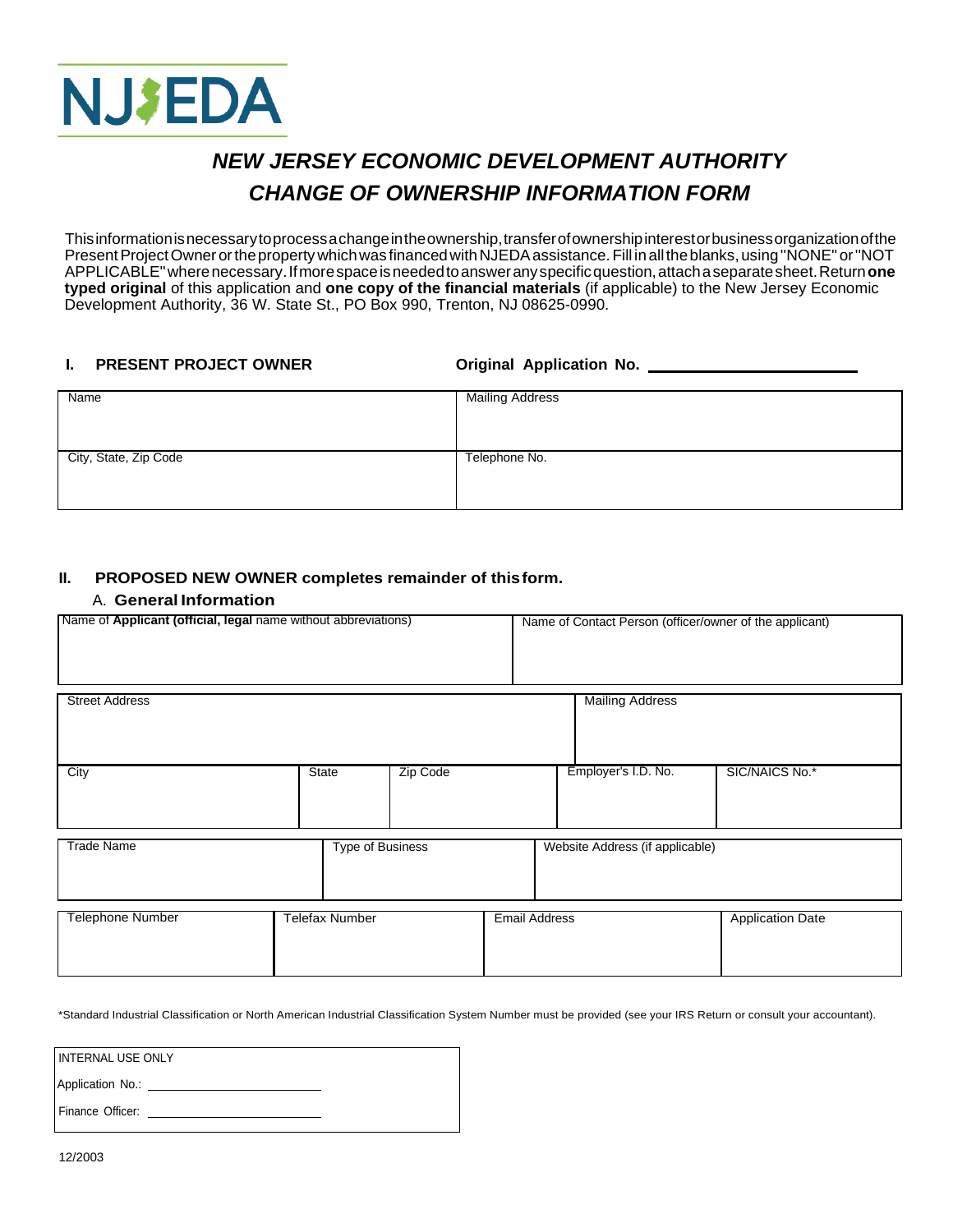| B. Project Occupant's Business Organization: Corporation   Partnership   Sole Proprietorship                         |
|----------------------------------------------------------------------------------------------------------------------|
| $Not$ -f or-Profit $\Box$<br>Other (describe):<br>LLC I                                                              |
| If incorporated, what year? In what state chartered?<br>Year company formed:                                         |
| Is the Project Occupant a subsidiary or direct or indirect affiliate of any other organization? $\Box$ Yes $\Box$ No |
| If yes, indicate name and address, and employer identification number of related organization and relationship.      |
| (Use separate page if needed and include as Exhibit IIB.)                                                            |
|                                                                                                                      |
|                                                                                                                      |

**C.List 100%ownershipincludingall officers,directors andpartners ofthe applicant.**Alsolistallownersandstockholdersof applicant, and any individuals/entities guaranteeing the loan (complete all columns foreach person). If the applicant is a publicly-held corporation, please provide the latest 10-K and proxy statement indicating stock ownership. If applicant is a 501 (c)(3) Not-for-Profit organization, please list all officers and trustees of the applicant. (Use separate page if needed and include as Exhibit IC.)

| Name (list first, middle & last)<br>Home Address (incl. zip code) | <b>Birth Date</b> | Social Security<br>Number | Office Held | Percent<br>Ownership |
|-------------------------------------------------------------------|-------------------|---------------------------|-------------|----------------------|
|                                                                   |                   |                           |             | $0.00\%$             |
|                                                                   |                   |                           |             |                      |
|                                                                   |                   |                           |             |                      |
|                                                                   |                   |                           |             |                      |
|                                                                   |                   |                           |             |                      |
|                                                                   |                   |                           |             |                      |
|                                                                   |                   |                           |             |                      |
|                                                                   |                   |                           |             |                      |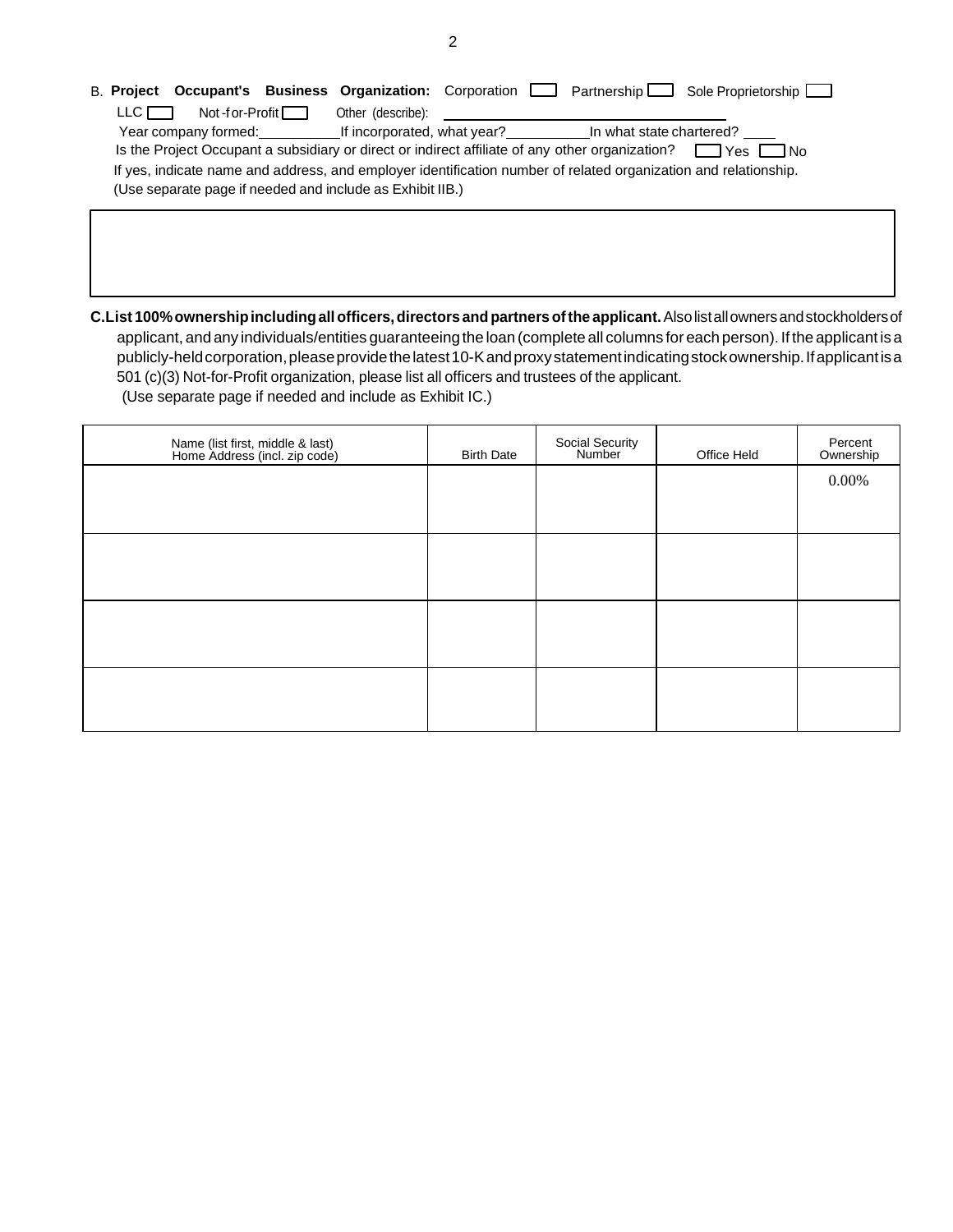## **III. PROJECT INFORMATION**

|                                                                     | A. Location of Project |                                   |                                                                                                                                                                                                                                          |
|---------------------------------------------------------------------|------------------------|-----------------------------------|------------------------------------------------------------------------------------------------------------------------------------------------------------------------------------------------------------------------------------------|
|                                                                     |                        |                                   |                                                                                                                                                                                                                                          |
|                                                                     |                        |                                   | County                                                                                                                                                                                                                                   |
|                                                                     |                        | Block(s) Lots <b>Lots</b> Section | <u> 1989 - Jan Stein Harry Harry Harry Harry Harry Harry Harry Harry Harry Harry Harry Harry Harry Harry Harry</u>                                                                                                                       |
|                                                                     | approved by the NJEDA. |                                   | B. Is the project facility occupied or used by any party other than the proposed applicant? $\Box$ yes<br>no<br>If yes, listeach entity and have each complete the NJEDA's Project Occupant Application, if not previously submitted and |
| C. Project Site                                                     |                        |                                   |                                                                                                                                                                                                                                          |
| 1. Indicate approximate size (in acres or square feet of land).     |                        |                                   |                                                                                                                                                                                                                                          |
| Are there buildings now on the project site? $\Box$ yes<br>2.<br>no |                        |                                   |                                                                                                                                                                                                                                          |
|                                                                     |                        |                                   | If yes, indicate number and approximate size in square feet of each building.                                                                                                                                                            |
|                                                                     |                        |                                   |                                                                                                                                                                                                                                          |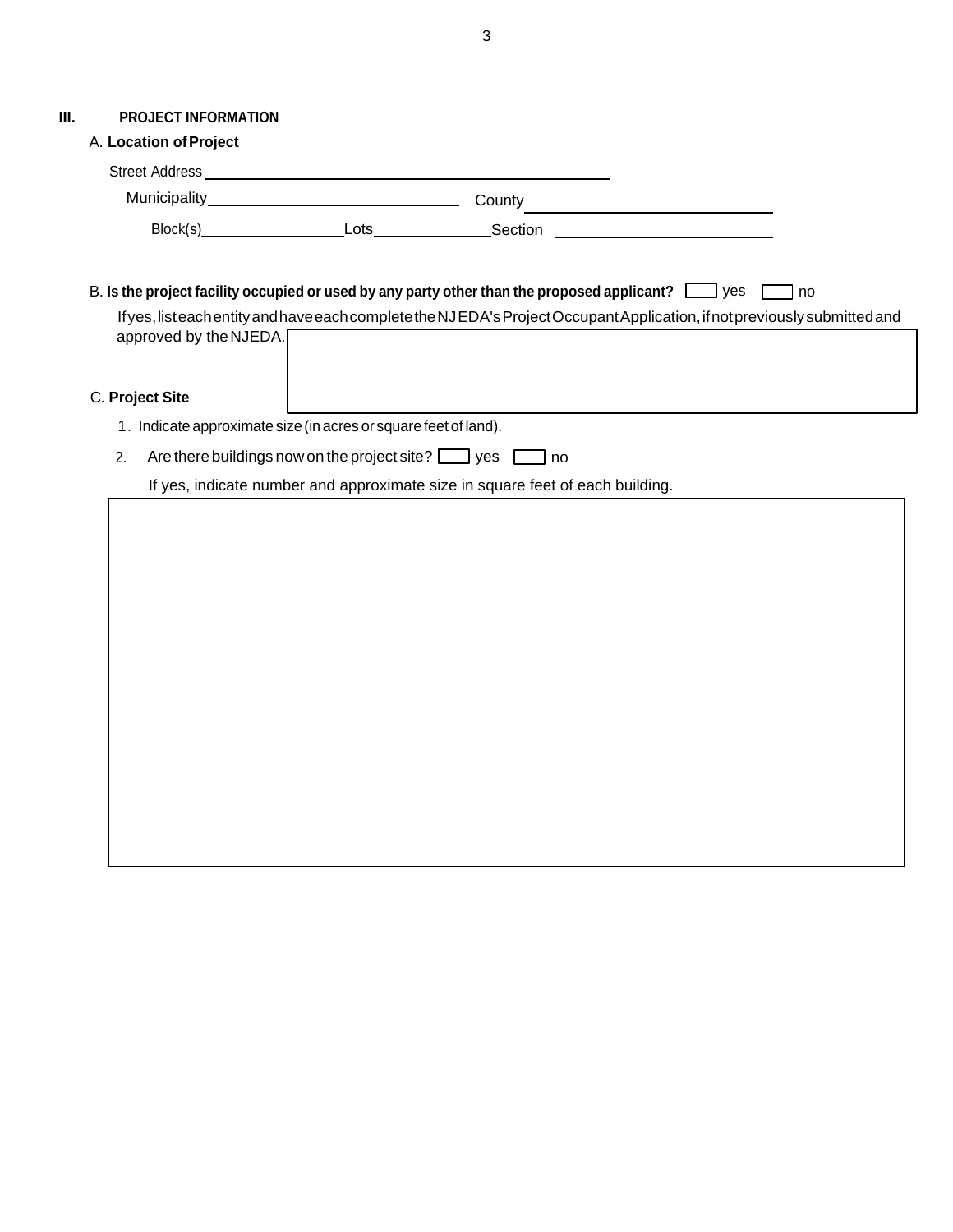- 3. Indicate in detail the present use of the project site.
- 4. Indicateindetailthedifferencebetweenthepresentuseofthebuildingorbuildingsand/orequipmenttobeacquired, constructed or expanded (i.e. manufacturing widgets, research relating to widget design, executive offices for management of widget company, warehousing for storage of widgets, etc.) and your intended use of the Project. Please respond to this item as fully and precisely as possible; attach separate sheet if needed.

#### **IV.** Capital Expenditures in Project Municipality

IftheBondfinancingreceivedbythePresentProjectOwnerwasissuedwithinthelastthreeyears,theamountoftheBond financing together with any outstanding bonds exceeds \$1,000,000 and this is not an exempt facility or qualified 501(C)(3) not-for-profit organization, the NJEDA must review the capital expenditures made by Present Project Owner, Proposed New Owner,allprojectusersandanypersonsorentitiesrelatedtotheProposedNewOwneroranyprojectuser(suchentities collectively, the ''Principal Users'') for the three years prior to the Bond financing and for three years after the Bond financing (the''six yearperiod'').Please indicatebelowthetotal capital expendituresmadeby thePrincipalUsers relatingtoany assets (land, building, equipment, etc.) located in the project municipality (or anticipated to be located in, or transferred into, the project municipality) for the six year period, whether or not such capital expenditures were related to this particular project. In this regard, capital expenditures, include, but are not limited to, amounts used to acquire or renovate land, building, equipment or other assets including amounts incurred in connection with capital leases.

#### (Check One)

The Bond financing closed more than 3 years ago. (Skip to Item V)

The Principal Users received the benefit of \$1,000,000 or less in financial assistance, is an exempt facility or a qualified 501 (C)(3) not-for-profit organization. (Skip to Item V)

The Present Project Owner received benefit of more than \$1,000,000 in financial assistance and the Bond financing closedwithinthepastthreeyears.Thetotalcapitalexpenditures madeby thePrincipalUsers relatingtoany assets (land, building, equipment, etc.) located in the project municipality (or anticipated to be located in, or transferred into, the project municipality) during the six-year period whether or not such capital expenditures were related to this particular project are:

- 1. Land
- 2. Building
- 3. Equipment
- 4. Machinery
- 5. Other assets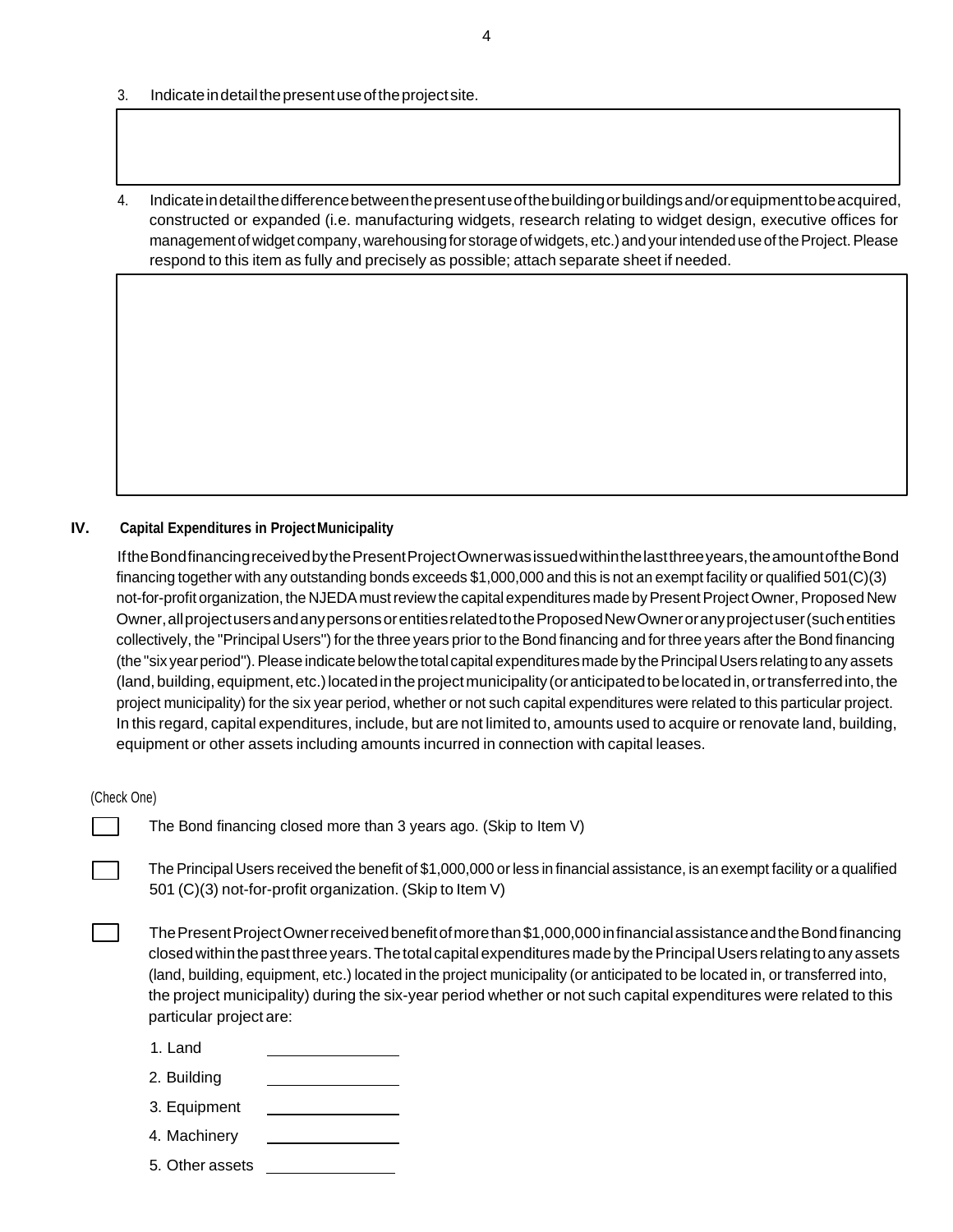#### **V. EMPLOYMENT IMPACT (permanent jobs)**

A. Indicate below the number of people presently employed **at the project,** the number of people to be maintained by the Proposed New Owner and the number of people that will be employed at the Project at the end of the second year after acquisition by the Proposed New Owner.

|                                                               | <b>Full Time Employees</b> | Part Time Employees |
|---------------------------------------------------------------|----------------------------|---------------------|
| Number of people presently employed at the project site       |                            |                     |
| Number of people to be maintained by the Proposed New Owner   |                            |                     |
| Number of people to be employed by the end of the second year |                            |                     |

B. Indicatethenumberofworkerspresentlyemployedby theProposedNewOwneratothersites inNewJersey.

| Employment Locations (city, county) | <b>Number of Full-time Employees</b>                                                                                                                                                                                                                   |
|-------------------------------------|--------------------------------------------------------------------------------------------------------------------------------------------------------------------------------------------------------------------------------------------------------|
|                                     |                                                                                                                                                                                                                                                        |
|                                     |                                                                                                                                                                                                                                                        |
| loss of employment.                 | C. Indicate whether or not the transaction will result in the loss of employment by the Proposed New Owner. If so, please<br>provide detailed information that would indicate whether the proposed transaction will serve a public purpose despite the |
| no<br><b>ves</b>                    | D. Indicate whether or not the transaction will result in the relocation of any full-time employees from any of the locations<br>referred to in item B above? If yes, please complete NJEDA Supplemental Relocation Form.                              |

- **VI. ATTACHMENTS:** The following items, where applicable, must be submitted with this form:
	- 1 . Cover letter with a brief history of t he Proposed New Owner's business.
	- 2. Completed NJEDA Project Occupant Information Form for each tenant, if not previously submitted to and approved by the Authority.
	- 3. Anopinionfrom a nationallyrecognizedbondcounselindicatingtheeffect,ifany,thetransactionwouldhaveonthetaxexempt status of the bond(s). (Can be submitted when delivered by bond counsel.)
	- 4. If there is an outstanding NJEDA guarantee on the bond(s) for the subject project, provide the following financial information:
		- (a) balancesheetfortheproposednewownerandproposednewProjectOccupant(s)forthemostrecentfiscalyear;
		- (b) profit and loss statement for the past three fiscal years and for as much of the current year as is available; and
		- (c) earnings projection (estimated profit and loss statement) for at least one full year after the transaction is approved.
	- 5. If the NJEDA's written consent to the Change of Ownership is requested, in addition to the above, submission of a letter(s) indicating the position of the bondholder, trustee, letter of credit bank and/or any other entity having a financial interest in the project, with respect to t he transaction, and specifying whether or not the Present Project Owner would be released from its obligations under the Loan Documents is require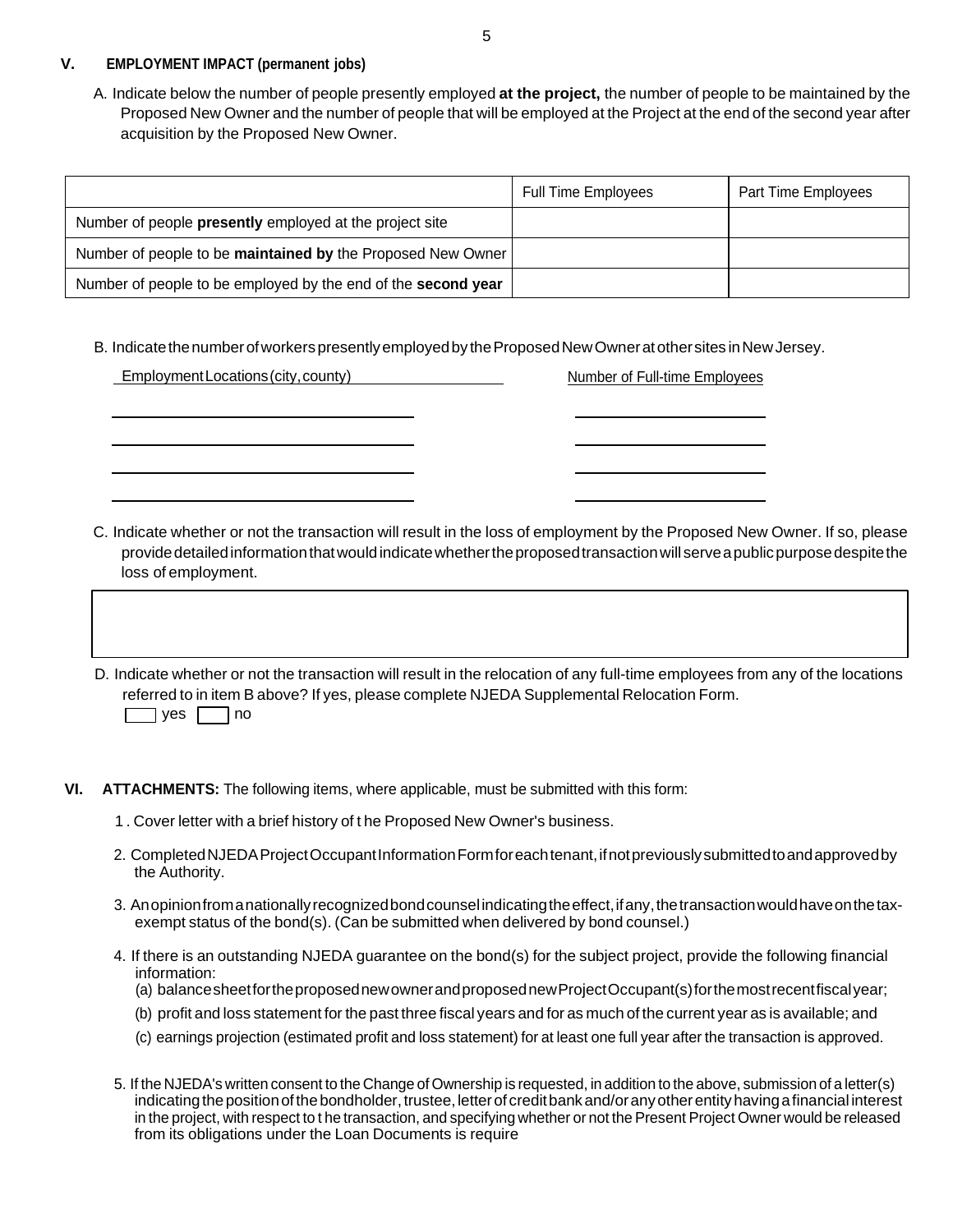#### **VII. CERTIFICATION OFAPPLICATION**

- I, THE UNDERSIGNED, BEING DULY SWORN UPON MY OATH SAY:
- 1. I affirm, represent, and warrant that the applicant has no outstanding obligations to any bank, loan company, corporation, or individual not mentioned in the above application and attachments; that the information contained in this application and in all attachments submitted herewith is to the best of my knowledge true and complete andthat the bond/loan applied for herein is not for personal, family, or household purposes.
- 2. I understand that if such information is willfully false, I am subject to criminal prosecution under N.J.S.A. 2C-28-2 and civil action by the NJEDA which may at its option terminate its financial assistance.
- 3. I authorize the New Jersey Department of Law and Public Safety to verify any answer(s) contained herein through a search of its records, or records to which it has access, and to release the results of said research to the NJEDA.
- 4. I authorize the NJEDA to obtain such information including, but not limited to, a credit bureau check as it may require, covering the applicant and/or its principals, stockholders and/or investors.
- 5. I authorize the NJEDA to provide information submitted to it by or on behalf of the applicant to any bank which might participate in the requested financing with the NJEDA.

| SIGNATURE: | Officer/Owner | Date |                                |                      |
|------------|---------------|------|--------------------------------|----------------------|
|            |               |      |                                |                      |
|            |               |      |                                |                      |
|            |               |      | Sworn and Subscribed before me |                      |
|            |               |      |                                |                      |
|            |               |      |                                | <b>NOTARY PUBLIC</b> |

#### **THE GOVERNING BOARD OF DIRECTORS OF THE INDIVIDUAL PROGRAMS RESERVES THE RIGHT TO DETERMINE WHICH PROJECTS TO FINANCE AND TO AMEND THESE GUIDELINES AT ANY TIME. APPLICATIONS FOR FINANCIAL ASSISTANCEARECONSIDEREDPUBLICRECORDSANDWILLBEAVAILABLE TO THE PUBLIC FORINSPECTION.**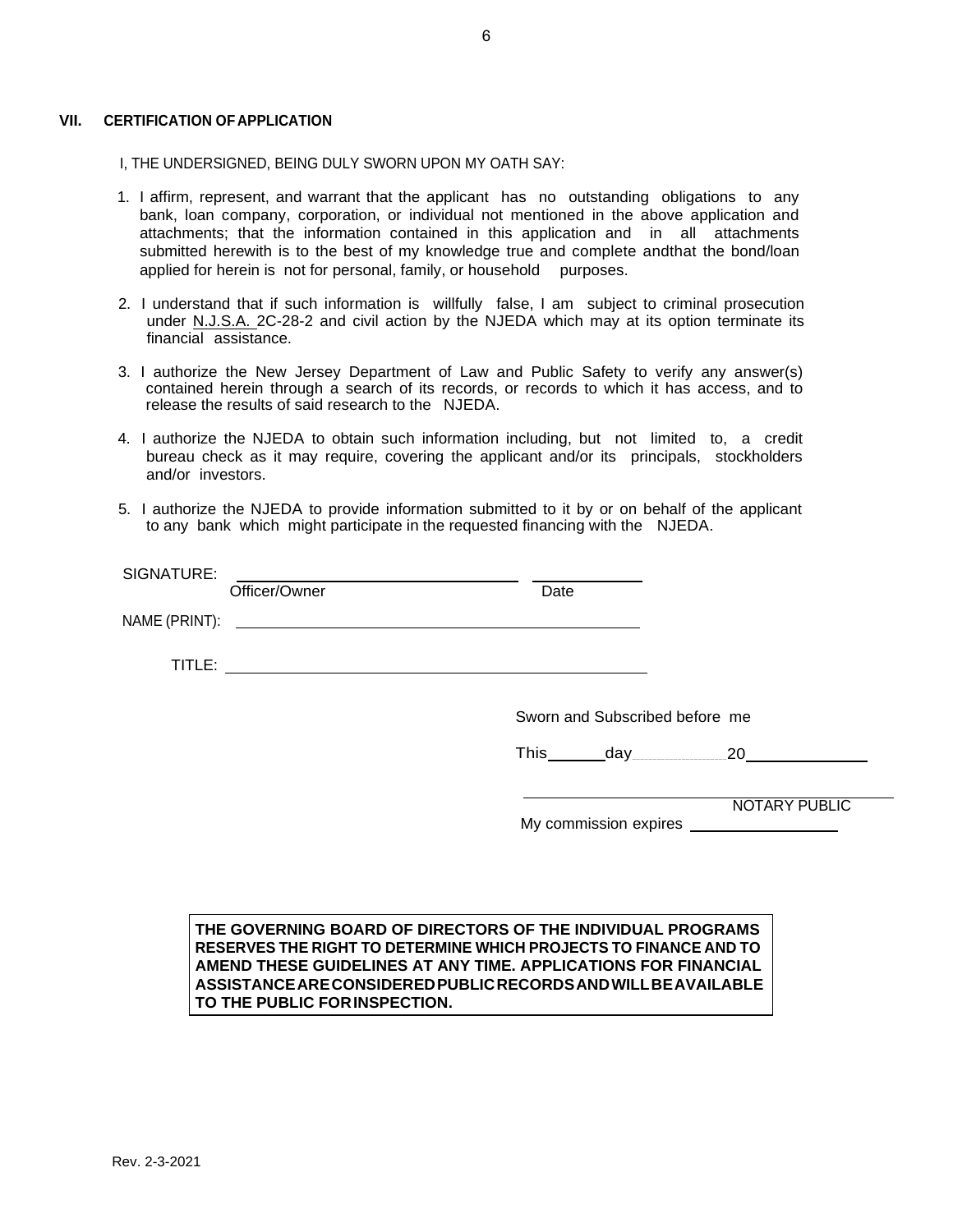# **NEW JERSEY ECONOMIC DEVELOPMENT AUTHORITY LEGAL QUESTIONNAIRE**

Applicant Name:

Persons (entities or individuals) applying for NJEDA programs are subject to the Authority's Disqualification/Debarment Regulations (the "Regulations"), which are set forth in N.J.A.C. 19:30-2.1, *et seq.* Applicants are required to answer the following background questions ("Legal Questionnaire") pertaining to causes that may lead to debarment, disqualification, or suspension from eligibility under the Regulations and Executive Orders 34 (Byrne 1976) and 189 (Kean 1988)after consideration of all relevant mitigating factors. Governmental entities are not required to submit this Legal Questionnaire and may leave it empty.

# *Note that this form has recently been modified. Please review in its entirety prior to providing any responses or certifications.*

# **DEFINITIONS**

Notwithstanding any terms defined elsewhere or otherwise herein, the following definitions shallgovern in responding to this Legal Questionnaire:

"Affiliates" means any entities or persons having an overt or covert relationship such that any oneof them directly or indirectly controls or has the power to control another. For the purposes of application for, or ongoing compliance with, Authority-administered programs, this includes:

- any entities or persons having an ownership interest in Applicant of 10% or greater;
- any entities in which Applicant holds an ownership interest of 10% or greater; and
- any entities that are named in the application and/or agreement, or that will receive a directbenefit from the financing, incentive, or other agreement with theAuthority.

*Note that any entities or persons fitting these definitions will need to be listed in Part C below.*

"Legal Proceedings" means any civil, criminal, or administrative proceedings in a State or Federalcourt or administrative tribunal in the United States or any territories thereof.

## **RELEVANT TIMEFRAMES**

Responses should be given based on the following "look-back" periods:

- For civil matters, those that were either pending or concluded within 5 years of the reporting date;
- For criminal matters, those that were either pending or concluded within 10 years of the reporting date;
- For environmental regulatory matters, those that were either pending or concluded within10 years of the reporting date; and
- For all other regulatory matters, those that were either pending or concluded within 5 years of the reporting date.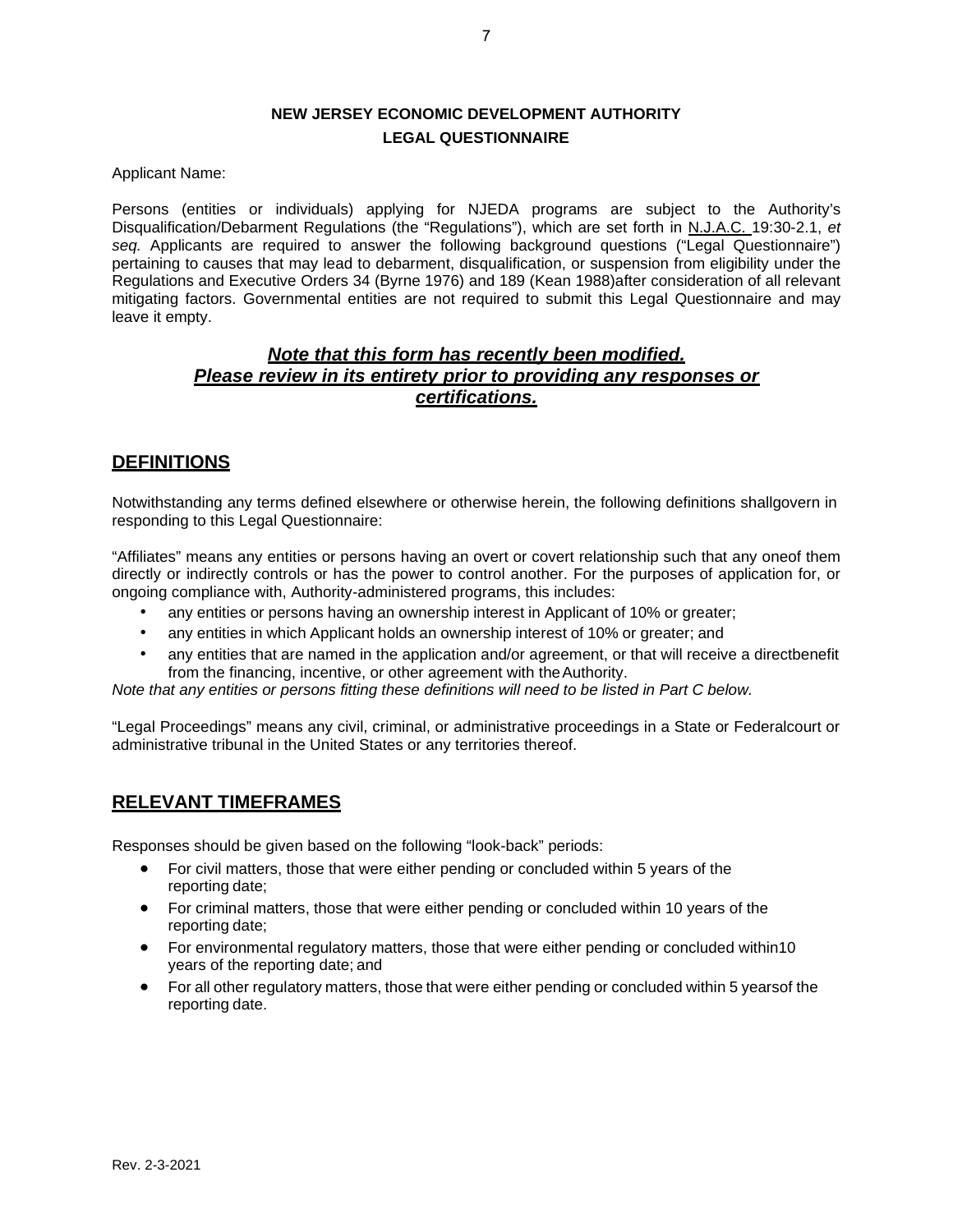8

Note that in cases where Applicant has previously submitted and certified a legal questionnaire to the Authority, the Applicant may refer to its prior legal questionnaire and report only those mattersthat are new or have changed in status since the date of lastreporting.

# **Part A. Past Proceedings**

**Has Applicant, or any officers or directors of Applicant, or any Affiliates of Applicant, beenfound or conceded or admitted to being guilty, liable or responsible in any Legal Proceeding,or conceded or admitted to facts in any Legal Proceedings that demonstrate responsibility for any of the following violations or conduct? (Any civil or criminal decisions or verdicts that have been vacated or expunged need not be reported.)**

- 1. Commission of a criminal offense as an incident to obtaining or attempting to obtain a public or private contract, or subcontract there under, or in the performance of such contractor subcontract. Yes No
- 2. Violation of the Federal Organized Crime Control Act of 1970, or commission of embezzlement, theft, fraud, forgery, bribery, falsification or destruction of records, perjury,false swearing, receiving stolen property, obstruction of justice, or any other offense indicating a lack of business integrity or honesty.

Yes No

3. Violation of the Federal or State antitrust statutes, or of the Federal Anti-Kickback Act (18 U.S.C. 874).

Yes No

4. Violation of any law governing the conduct of elections of the Federal Government, Stateof New Jersey or of its political subdivision.

Yes No

5. Violation of the "Law Against Discrimination" (P.L. 1945, c169, N.J.S.A. 10:5-1 et seq., as supplemented by P.L. 1975, c127), or of the act banning discrimination in public works employment (N.J.S.A. 10:2-1 et seq.) or of the act prohibiting discrimination by industriesengaged in defense work in the employment of persons therein (P.L. 1942, c114, N.J.S.A.10:1-10, et seq.).

Yes No

6. To the best of your knowledge, after reasonable inquiry, violation of any laws governing hours of labor, minimum wage standards, prevailing wage standards, discrimination in wages, or child labor.

No Nes No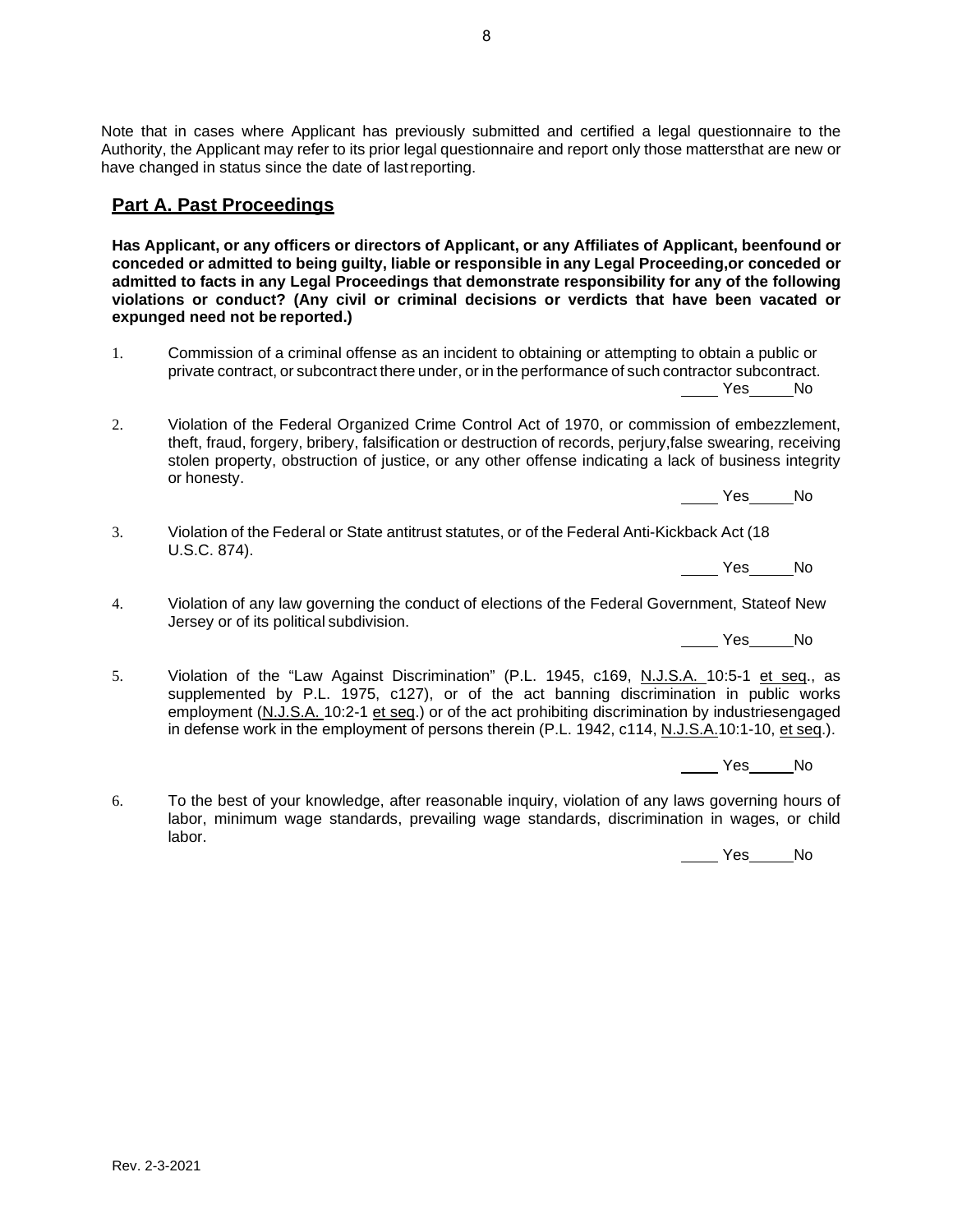7. To the best of your knowledge, after reasonable inquiry, violation of any law governingthe conduct of occupations or professions of regulatedindustries.

Yes No

8. Debarment by any department, agency, or instrumentality of the State or Federalgovernment.

Yes No

- 9. Violation of the Conflict of Interest Law, N.J.S.A. 52:13D-12 *et seq.*, including any of thefollowing prohibitions on vendor activities representing a conflict of interest, or failure toreport a solicitation as set forth below:
	- (i) No person shall pay, offer or agree to pay, either directly or indirectly, any fee, commission, compensation, gift, gratuity, or other thing of value of anykind to any Authority officer or employee or special Authority officer or employee, as defined by N.J.S.A. 52:13D-13(b) and (e), with which such person transacts or offers or proposes to transact business, or to any member of the immediate family as defined by N.J.S.A. 52:13D-13(i), of any such officer or employee, or partnership, firm, or corporation with which they are employed or associated, or in which such officer or employee has an interest within the meaning of N.J.S.A.52:13D-13(g).
	- (ii) The solicitation of any fee, commission, compensation, gift, gratuity or other thing of value by any Authority officer or employee or special Authority officer or employee from any person shall be reported in writing by the person to the Attorney General and the NJEDA Ethics Liaison Officer.
	- (iii) No person may, directly or indirectly, undertake any private business, commercial or entrepreneurial relationship with, whether or not pursuant to employment, contract or other agreement, express or implied, or sell any interest in such person to, any Authority officer or employee or special Authority officer or employee having any duties or responsibilities in connection with the purchase, acquisition or sale of any property or services by or to the Authority, or with any person, firm or entity with which he or she is employed or associated or in which he or she has an interest within the meaning of N.J.S.A. 52:13D-13(g). Any relationships subject to this subsection shall be reported in writing to the NJEDA Ethics Liaison Officerand the State Ethics Commission, which may grant a waiver of this restriction upon application of the Authority officer or employee or special Authority officer or employee upon a finding that the present or proposed relationship does not present the potential, actually or appearance of a conflict of interest.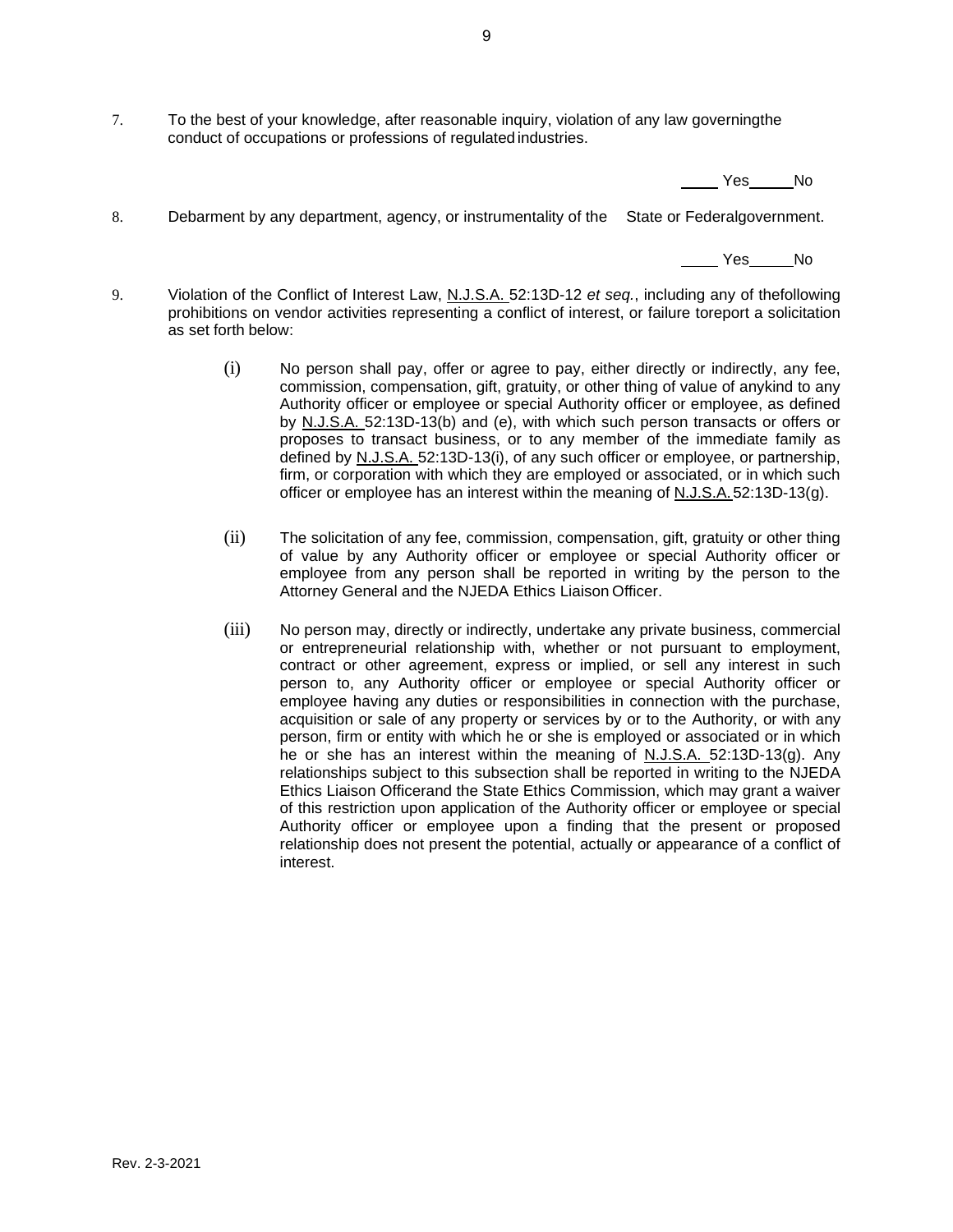- (iv) No person shall influence, or attempt to influence or cause to be influenced, any Authority officer or employee or special Authority officer or employeein his or her capacity in any manner which might tend to impair the objectivity or independence of judgment of the officer or employee.
- (v) No person shall cause or influence, or attempt to cause or influence, any Authority officer or employee or special Authority officer or employee to use, or attempt to use, his or her official position to secure unwarranted privileges or advantages for the person or any other person.

Yes No

(If Yes for any of the above, specify subsection)

- 10. Violation of any State or Federal law that may bear upon a lack of responsibility or moralintegrity, or that may provide other compelling reasons for disqualification. Your responses to the foregoing question should include, but not be limited to, the violation of the following laws, without regard to whether there was any monetary award, damages, verdict, assessment or penalty, except that any violation of any environmental law in category (v) below need not be reported where the monetary award, damages, etc.amounted to less than \$1 million.
	- (i) Laws banning or prohibiting discrimination or harassment in the workplace.
	- (ii) Laws prohibiting or banning any form of forced, slave, or compulsory labor.
	- (iii) The New Jersey Conscientious Employee Protection Act, N. J. Stat.Ann. § 34:19-1 *et seq.*, or other "Whistleblower Laws" that protect employees from retaliation for disclosing, or threatening to disclose,to a supervisor or to a public body an activity, policy or practice of the employer, that the employee reasonably believes is in violation of a law, or a rule or regulation issued under the law.
	- (iv) Securities or tax laws resulting in a finding of fraud or fraudulentconduct.
	- (v) Environmental laws, where the monetary award, penalties, damages, etc. amounted to more than \$1 million.
	- (vii) Laws banning anti-competitive dumping of goods.
	- (viii) Anti-terrorist laws.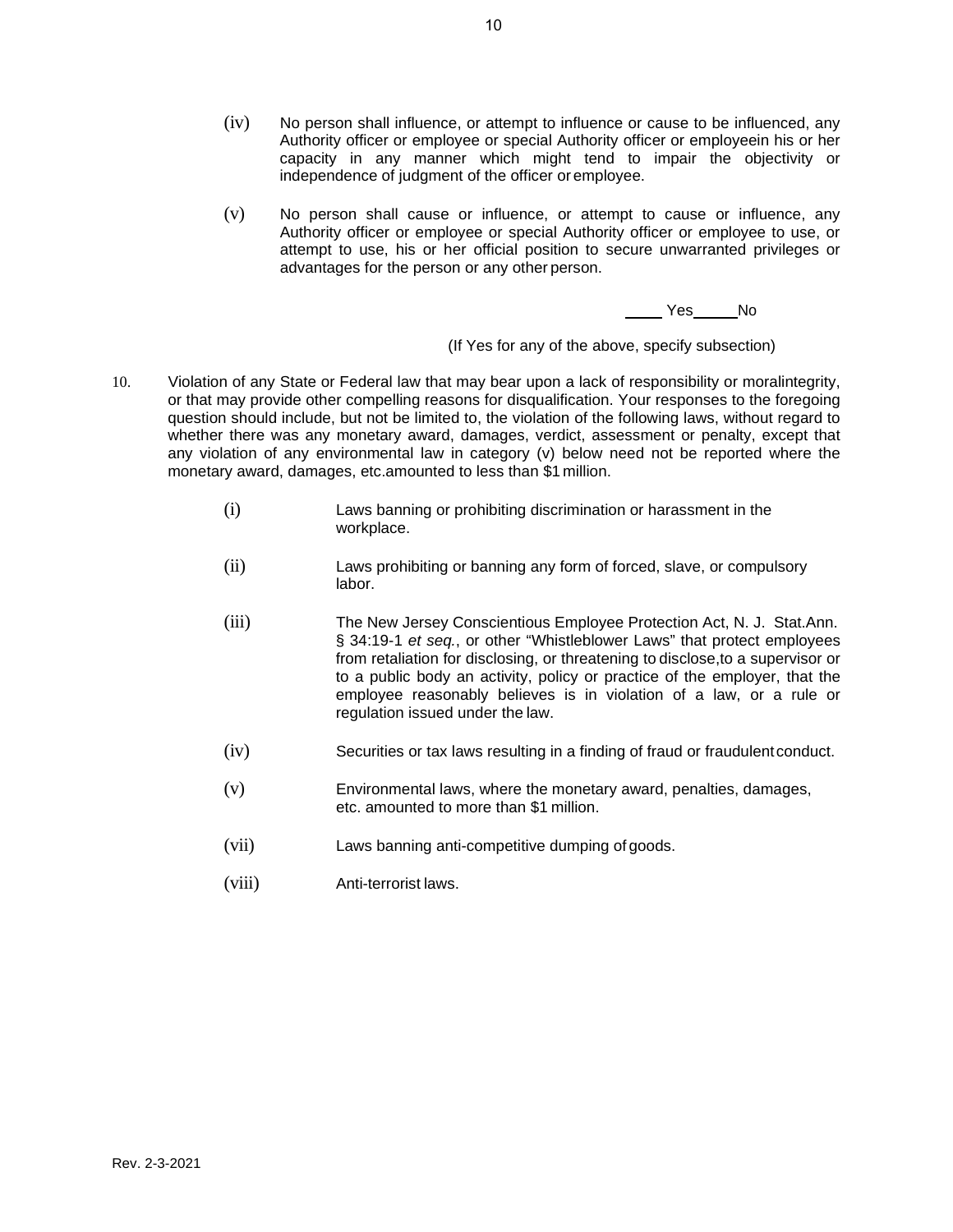- (ix) Criminal laws involving commission of any felony or indictableoffense under State or Federal law.
- (x) Laws banning human rights abuses.
- (xi) Laws banning the trade of goods or services to enemies of the United States.

Yes No

## **Part B. Pending Proceedings**

11. To the best of your knowledge, after reasonable inquiry, are Applicant, or any officers or directors of Applicant, or any Affiliates, a party to pending Legal Proceedings wherein anyof the offenses or violations described in questions 1-10 above are alleged or asserted against such entity or person? With respect to laws banning or prohibiting discrimination or harassment in the workplace, please provide only information pertaining to any class actionlawsuits.

No Nes

If the answer to any of the foregoing questions is affirmative, you must provide the following information as an attachment to the application: (i) the case name and court/administrative agency (including jurisdiction and venue) in which such matters were tried or are pending; (ii) the charges or claims adjudicated or alleged; and (iii) a brief explanation of the circumstances giving rise to such matters. Also, for affirmative answers to question 1-10, please attach copies of document(s)reflecting the final resolution (e.g., final judgments, verdicts, plea bargains, consent orders, administrative findings, or settlement agreements).

Note that an Applicant may refer to or attach specific provisions of a 10-K/Q or other filings withthe U.S. Securities and Exchange Commission (SEC); however, the Applicant should be aware that different laws apply to disclosures to the Authority. This means that the Authority does not have the same types of materiality thresholds as the SEC. The Applicant is expected to supplementits SEC filings to ensure that all relevant matters are disclosed to the Authority, including any matters that were below the SEC's materiality threshold and any matters that may have occurred after its most recent filing.

Please Note: Eligibility is determined based on the information presented in the completed Application. If, at any time while engaged with the Authority the Applicant should become aware of any facts that materially alter or change its answers, or that render any of them incomplete or inaccurate, the Applicant has a duty to promptly report such facts to the Authority in writing. The Authority reserves the right to require additional clarifying or explanatory information from the Applicant regarding the answers given, to ask additional questions not contained in this Legal Questionnaire, and to perform its own due diligence investigations and searches.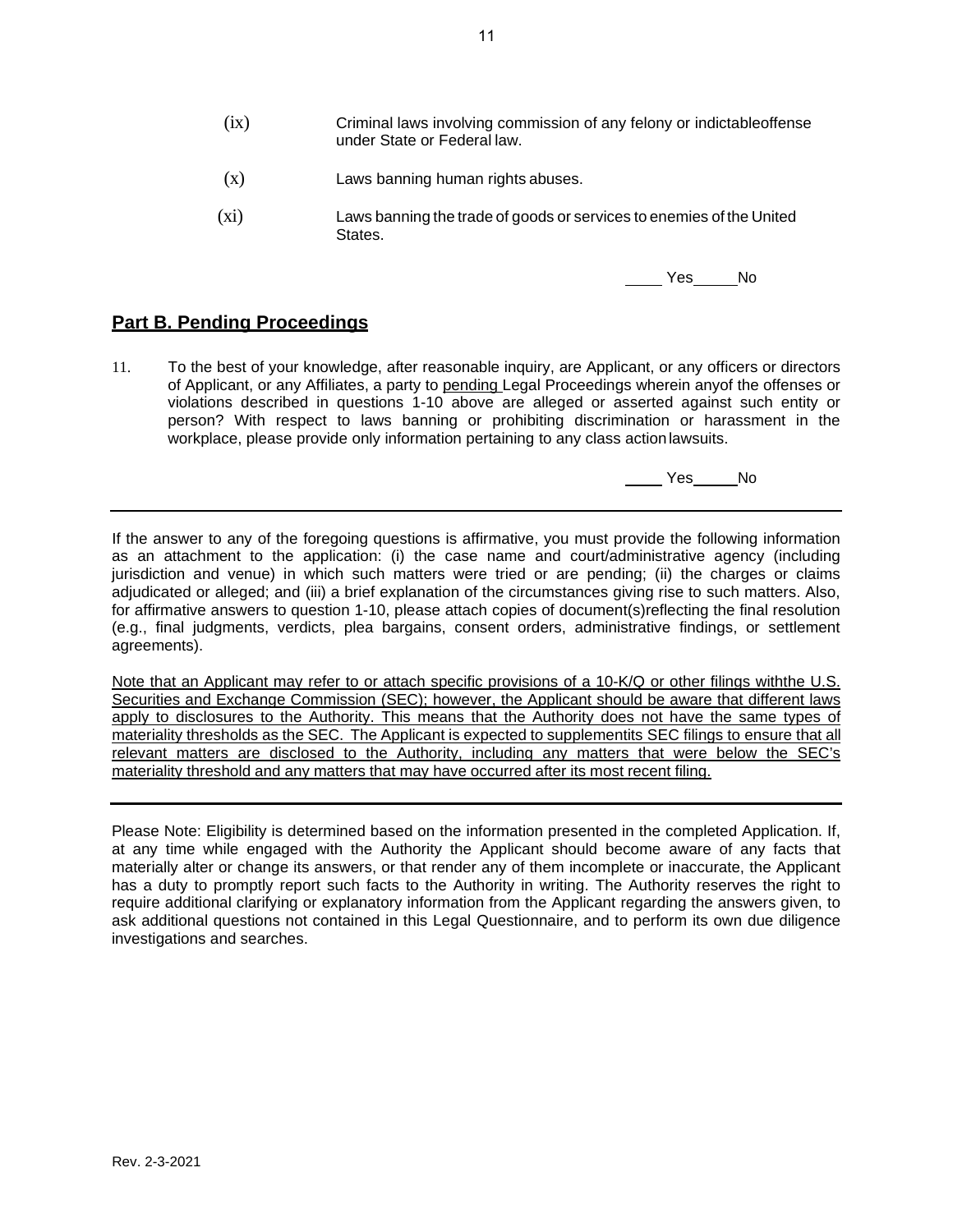## **Part C. Applicable Affiliates**

Please provide a list of all entities or persons considered to be "Affiliates" of Applicant basedupon the above definitions.

| <b>Name of Affiliate (Entity or Person)</b> | Federal Employer<br>IdentificationNumber (EIN)<br>(if applicable) |
|---------------------------------------------|-------------------------------------------------------------------|
|                                             |                                                                   |
|                                             |                                                                   |
|                                             |                                                                   |
|                                             |                                                                   |
|                                             |                                                                   |
|                                             |                                                                   |
|                                             |                                                                   |
|                                             |                                                                   |
|                                             |                                                                   |
|                                             |                                                                   |
|                                             |                                                                   |
|                                             |                                                                   |
|                                             |                                                                   |
|                                             |                                                                   |
|                                             |                                                                   |
|                                             |                                                                   |
|                                             |                                                                   |
|                                             |                                                                   |
|                                             |                                                                   |